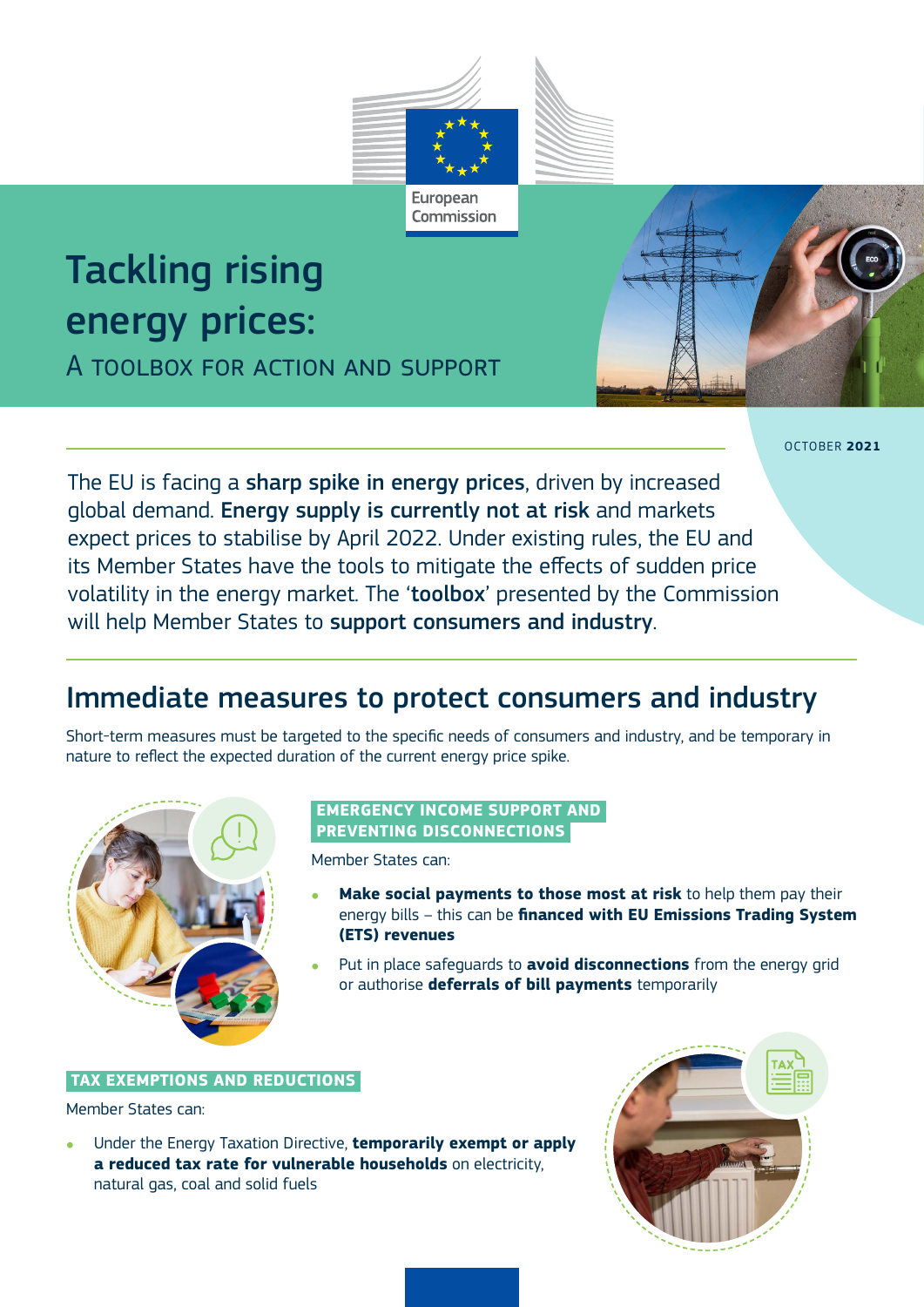# **AID TO HOUSEHOLDS AND COMPANIES**

Member States can:

- Take **measures to help all energy consumers** such as direct support for a defined minimum consuption per household or inhabitant
- Take **targeted support measures to help industries** to adapt, in full compliance with the state aid framework, not distorting competition or interfering with the EU ETS





#### **ENHANCED COOPERATION AND EU LEVEL MONITORING**

The Commission will:

- Investigate possible **anti-competitive behaviour** in the energy market.
- Ask the European Securities and Markets Authority (ESMA), which is the coordinator of the national financial authorities, to **enhance monitoring of the European carbon market developments**
- **Enhance international energy outreach** to ensure the transparency, liquidity and flexibility of international markets

# Structural medium-term measures

A number of medium-term measures can be implemented to avoid future price surges, to further integrate the market, empower consumers and decarbonise the energy system.



# **A RESILIENT EU ENERGY SYSTEM**

The Commission will:

- **Consider revising the security of supply regulation** to make it fit for growing uptake of renewable gases and ensure a better use and functioning of gas storage across the Single Market
- Support the **development of future-proof energy storage** as a key flexibility tool, in the short- and medium-term
- Explore the potential benefits and design of **voluntary joint procurement by Member States of gas stocks**
- Ask European energy regulators (ACER) to **assess the wholesale electricity market design** in comparison to alternative market models, and propose recommendations to the Commission where relevant

# **PROTECTING AND EMPOWERING END USERS**

Member States can:

- **Support consumer empowerment** providing consumers with information and options on how they can participate in the energy market, for example with **faster and easier switching of suppliers**
- Further **boost the role of consumers in the energy market**, by empowering them to switch suppliers, receive advice about how to reduce energy consumption and bills, generate their own electricity, and join energy communities.